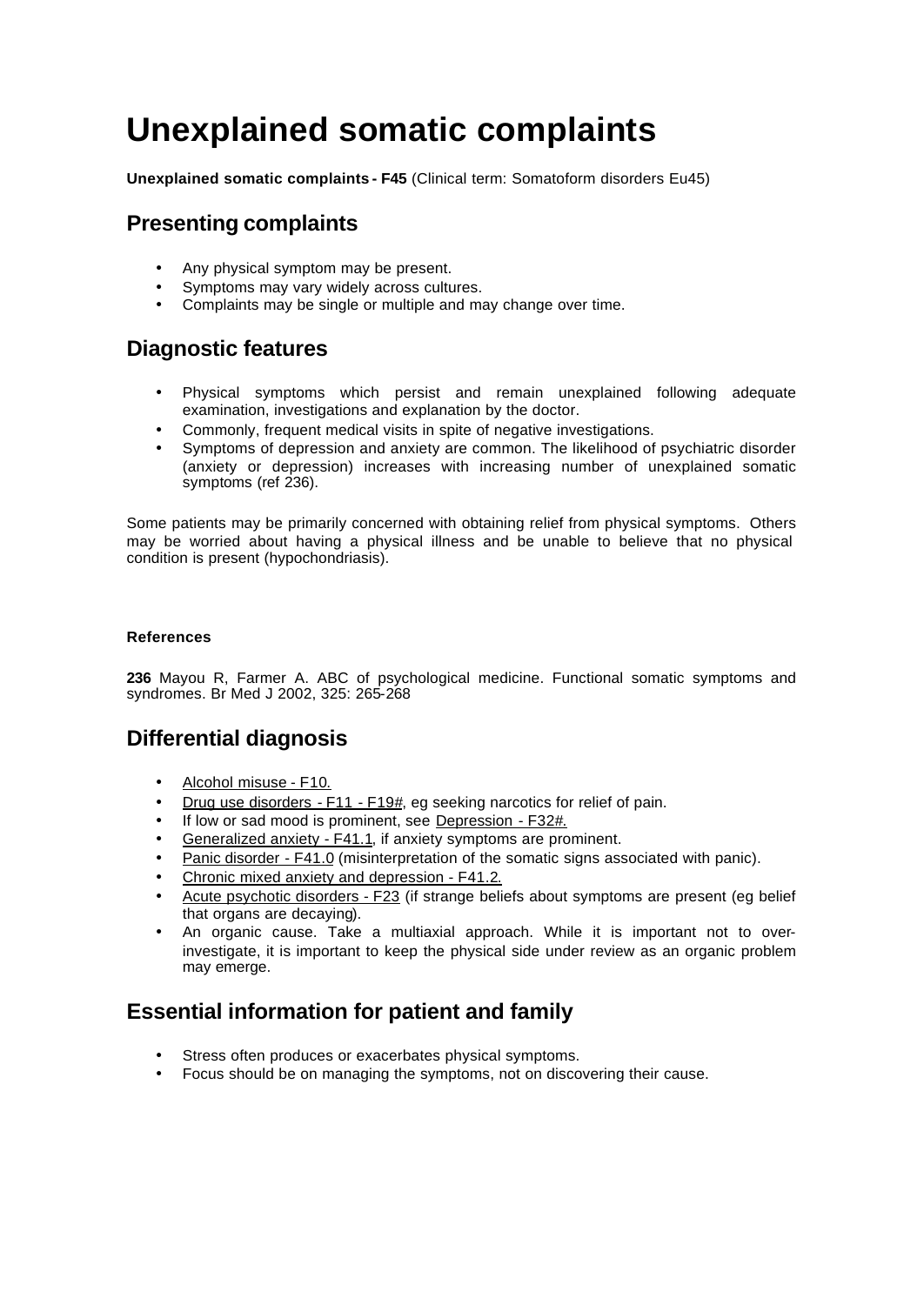• A cure might not always be possible; the goal should be to live the best life possible even if symptoms continue.

## **General management and advice to patient and family**

#### (see Unexplained physical problems)

(ref 237)

- Acknowledge that the patient's physical symptoms are real to the patient.
- Ask about the patient's beliefs (what is causing the symptoms?) and fears (what do they fear may happen?)
- Be explicit early on about considering psychological issues. The exclusion of illness and exploration of emotional aspects should happen in parallel. Investigations should have a clear indication. It may be helpful to say to the patient, "I think this result is going to be normal".
- Avoid blanket reassurance; offer appropriate explanation (eg not all headaches indicate a brain tumour). Advise patients not to focus on medical worries.
- Discuss emotional stresses that were present when the symptoms arose.
- Explain the links between stress and physical symptoms and how a vicious cycle can develop, eg 'Stress can cause a tightening of the muscles in the gut. This can lead to the development of abdominal pain or worsening of existing pain. The pain aggravates the tightening of the gut muscles'. A diagram may be helpful.
- Relaxation methods can help relieve symptoms related to tension (eg headache, neck or back pain). (see Learning to relax)
- Encourage exercise and enjoyable activities. The patient need not wait until all symptoms are gone before returning to normal routines.
- Treat associated depression, anxiety, drug or alcohol problems.
- For patients with more chronic complaints, time-limited appointments that are regularly scheduled can prevent more frequent, urgent visits (ref 238)
- Structured problem-solving methods may help patients to manage current life problems or stresses which contribute to symptoms (ref 133) (see Solving problems and achieving goals)
- Help the patient to:
	- identify the problem
	- list as many solutions as possible
	- list the pros and cons of each possible solution. (The patient should do this perhaps between appointments.)
	- support the patient in choosing their preferred approach
	- help the patient to work out the steps necessary to achieve the plan
	- set a date to review the plan. Identify and reinforce things that are working.

#### **References**

**133** Hawton K, Kirk J. Problem-solving. In: Hawton K, Salkovskis PM, Kirk J, Clark DM (eds.) Cognitive Therapy for Psychiatric Problems: A Practical Guide. Oxford: Oxford University Press, 1989: 406-426. (AII)

**237** Goldberg R, Dennis H, Novack M, Gask L. The recognition and management of somatization: what is needed in primary care training. Psychosomatics 1992, 33(1): 55-61. (BV)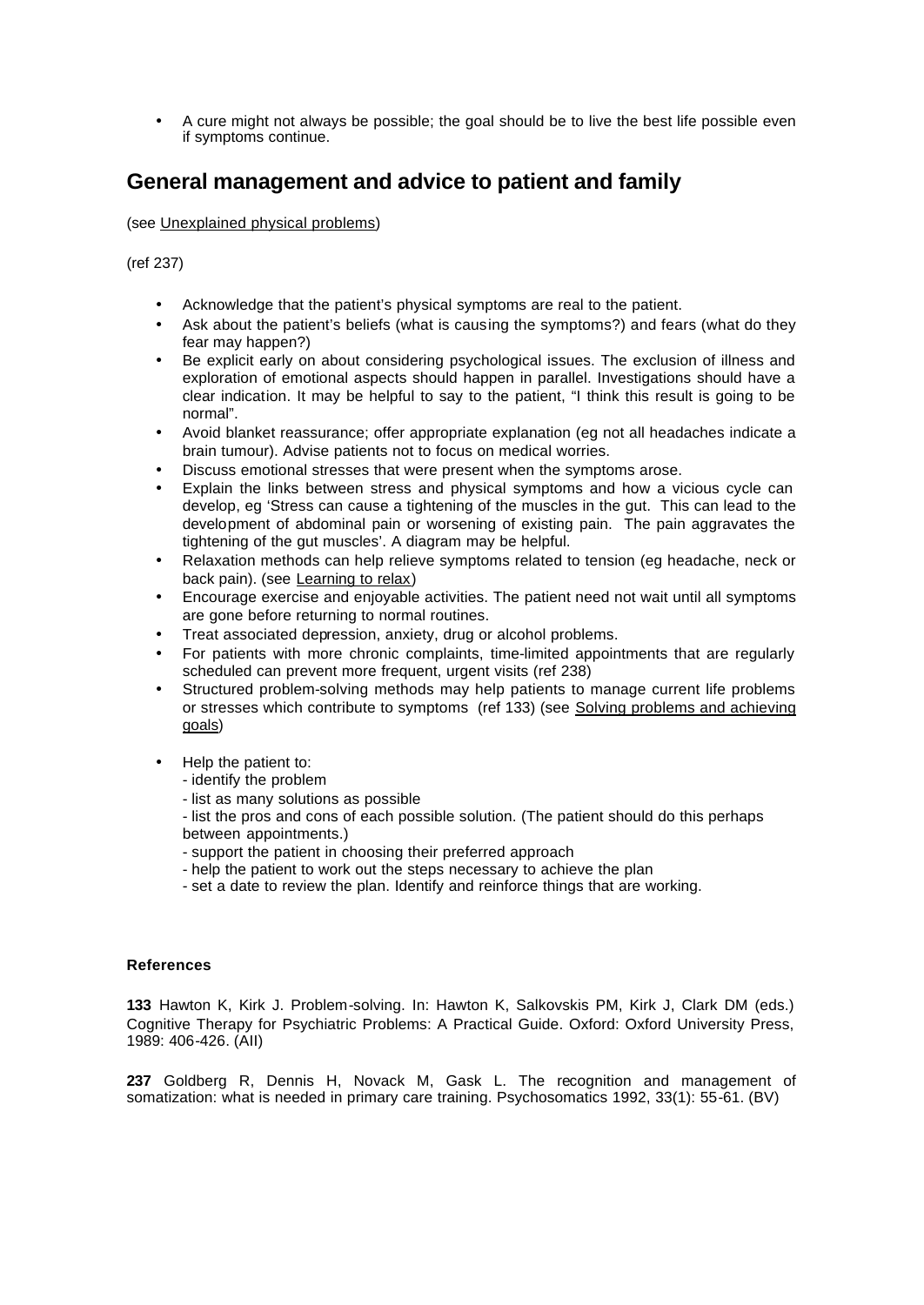**238** Smith GR, Rost K, Kashner M. A trial of the effect of a standardised psychiatric consultation on health outcomes and costs in somatising patients. Arch Gen Psych 1995, 52(3): 238-243. (BII)

### **Medication**

Avoid unnecessary diagnostic testing or prescription of new medication for each new symptom. Rationalize polypharmacy.

Where depression is also present, an antidepressant may be indicated. (See Depression - F32#) Even in the absence of clinical depression, a therapeutic trial of antidepressant medication may be helpful (ref 239).

#### **References**

**204** Fishbain DA, Cutler RB, Rosomoff HL, Rosomoff HL. Do antidepressants have an analgesic effect in psychogenic pain and somatoform pain disorder? A meta-analysis. Psychosom Med 1998; 60(4): 503-9

### **Referral**

- Patients are best managed in primary health-care settings. Consistency of approach within the practice is essential. Seeing the same person is helpful. Consider referral to a partner for a second opinion. Documenting discussions with colleagues can reduce stress by sharing responsibility within the primary care team.
- Non-urgent referral to secondary mental health services is advised on grounds of functional disability, especially if the patient is unable to work, and duration of symptoms, i.e. if the patient has had the symptoms for a long time.
- Cognitive behaviour therapy or interpersonal therapy, if available, may help some patients, though willingness of patients to participate is sometimes poor (ref .240-242).
- Refer to a liaison psychiatrist, if available, for those who persist in their belief that they have a physical cause for their symptoms, despite good evidence to the contrary.
- Avoid multiple referrals to medical specialists. Documented discussions with appropriate medical specialists may be helpful from time to time as, in some cases, underlying physical illness eventually emerges.
- After each specialist referral the GP should review with the patient's understanding of their illness in the light of the specialist consultation. (The more doctors a patient sees, the greater the likelihood of apparent inconsistencies which commonly serve to increase the patient's distress as well as their uncertainty about the reliability of the account offered by doctors and others.)

#### **References**

**240** Speckens A, Van Hemert A, Spinhoven P et al. Cognitive behavioural therapy for medically unexplained physical symptoms: a randomized controlled trial. Br Med J 1995, 311: 1328-1332. (BII) Six to 16 sessions of cognitive behavi our therapy were conducted in medical outpatients. Intervention was found to be effective and acceptable to patients, and gains were maintained at 12-month follow-up.

**241** Kashner TM, Rost K, Cohen B et al. Enhancing the health of somatization disorder patients: effectiveness of short-term group therapy. Psychosomatics 1995, 36: 924-932. (BII) Randomized